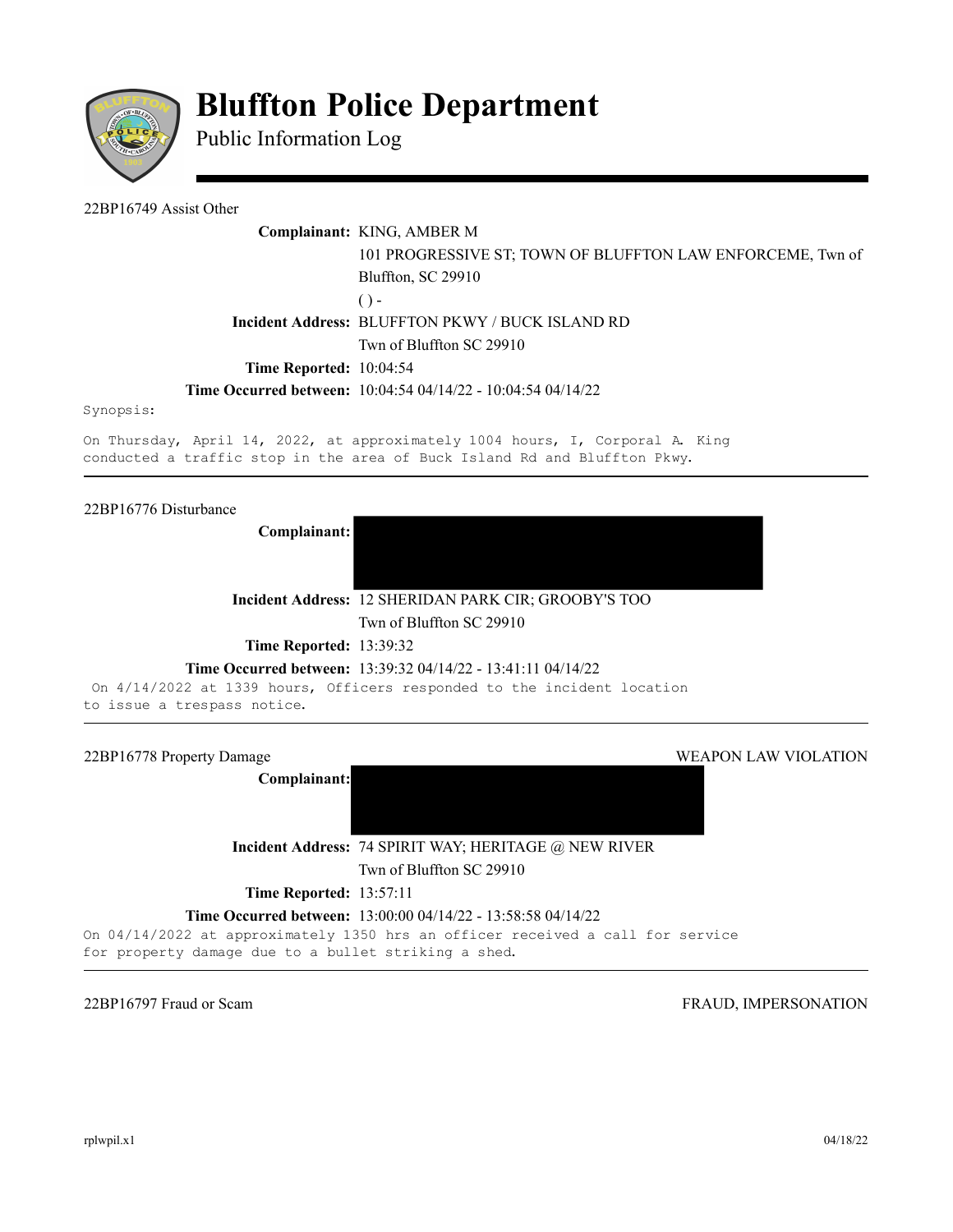**Complainant:** 

**Incident Address:** 193 HAMPTON LAKE XING; HAMPTON LAKE

Twn of Bluffton SC 29910

**Time Reported:** 17:08:49

#### **Time Occurred between:** 12:00:00 03/21/22 - 17:09:42 04/14/22

On 04/14/2022 at approximately 1708 hours, Officers contacted the complainant/victim via phone call in reference to a fraud/scam that occurred at 193 Hampton Lake Xing, Bluffton, SC 29910.

#### 22BP16826 Traffic Stop DRUG, NARCOTIC VIOLATION

**Complainant:** 

**Incident Address:** BUCKWALTER PKWY / BLUFFTON PKWY

Twn of Bluffton SC

**Time Reported:** 20:18:34

#### **Time Occurred between:** 20:18:34 04/14/22 - 20:18:34 04/14/22

On Thursday, April 14, 2022 at approximately 2018 hours, I, Officer Montero was patrolling in the area of Buckwalter Parkway and Bluffton Parkway, I observed a black Chevrolet Camero with an obstructed license plate.

#### 22BP16858 Activated Alarm 2008 and 2008 and 2008 and 2008 and 2008 and 2008 and 2008 and 2008 and 2008 and 200

**Complainant:**

**Incident Address:** 8251 PINELLAS DR; PARKERSL; BUCKWALTER PLAZA

Twn of Bluffton SC 29910

**Time Reported:** 23:41:01

#### **Time Occurred between:** 23:30:01 04/14/22 - 23:44:22 04/14/22

On 04/14/2022 at approximately 2341 hours, I, Corporal Eisenmenger, responded to call for service at 8251 Pinellas Drive, Town of Bluffton, County of Beaufort, State of South Carolina, regarding an activated alarm.

### 22BP16885 Shots Fired WEAPON LAW VIOLATION

#### **Complainant:**

#### **Incident Address:** 49 PINE RIDGE DR; PINE RIDGE

Twn of Bluffton SC 29910

**Time Reported:** 04:12:39

#### **Time Occurred between:** 04:12:39 04/15/22 - 04:16:48 04/15/22

On the incident date and time officers responded to a anonymous complaint of shots fired at the incident location. While in route officers were advised of another caller stating a Hispanic male was trying to set a vehicle on fire. Upon arrival no persons were injured from an apparent shooting that occurred.